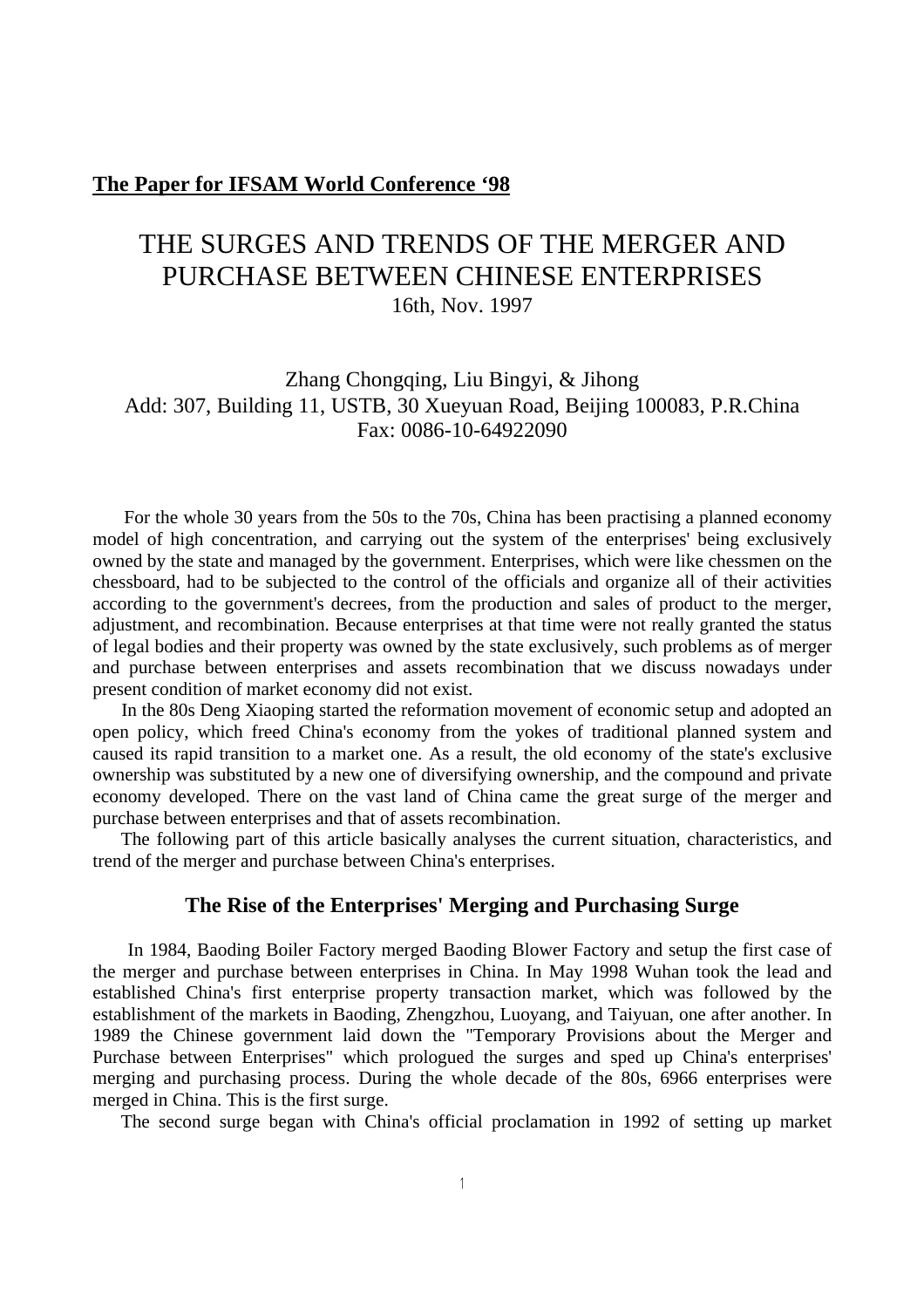economy system, after which enterprise merger and purchase became active again. A survey covering only 6 cities showed that in 1993 more than 2,900 enterprises were merged, with \$800,000,000of stock assets transfer, among which what is notable is the case of Shenzhen Bao'an Corporation's merging Shanghai Yangzhong Stock Corporation through buying its stocks in Shanghai. In Oct. 1993, Bao'an Corporation purchased 16.8% of Yangzhong's listed circulating stocks and became its biggest stockholder. Later Bao'an's representative took the position of Yanzhong's president in Apr. 1994. This is the first case of merger and purchase between corporations in China's stock market.

 In 1997 the policy of "encouraging enterprise merger" put forward during the 15th Conference of Chinese communist Party further stimulated the enterprises' merger and purchase. Up to now, there are more than 200 property transaction institutions in China, and tens of thousands of enterprises have been merged while tens of billions of dollars of assets have been recombined.

 Through the merger and purchase between enterprises, a large quantity of stock assets have been activated and in turn have appreciated, which sped up the gathering of scattered capital, resulting in the rapid expansion of many corporations' assets and an evident increase of their operating profit. Among the successful cases were those of Qingtao Hai'er Group and that of Changchun Motor Group.

 Case 1: Hai'er Group was only a small collectively-owned enterprise with assets no more than 2 million dollars ten years ago before merging14 other house hold electric appliance enterprises in succession, which added to its assets to 500 million dollars odd. Making an annual net profit of more than 100 million dollars, it is now No.1 among all China's household electric appliance enterprises. With an output of more than 1 million sets and a sales volume of more than 200 million dollars annually, 6years after its being merged by Hai'er Group, Tsingtao Air-conditioner Factory was brought back to life from the serious problems of over stock and large deficit.

 Case 2: Relying on its advantages in technology and management, Changchun Mobile Group, through merging, holding stocks, has in the 90sdeveloped from a unitary factory into a big enterprise group owning 37specialized factories, 12 full-asset sub-companies, 11 holding companies, 3 listed companies, 18 joint ventures, and 250-odd participating and relevant enterprises, with the whole operating assets of 5 billion dollars and an annual sales volume of more than 4 billion dollars, while its technological level, economic effects, and ability to develop new products have obviously improved.

 But the market of enterprise merger and purchase is not always so promising. There are successors and losers as well.

 Case three---Kang'enbei Pharmaceutical Corporation's merging and purchasing Phoenix Daily Chemical Articles Corporation: Anxious to find a suit to get listed in the market, Kang'enbei Corporation blindly bought state-owned 50.01% of the closing-down Phoenix Corporation's stocks in June, 1994. Up to now, Kang'enbei has during the latest 3years put large amounts of manpower and financial resources into Phoenix, but because of its under-estimation of the market risk brought by conglomerate operation, the deterioration of Phoenix's staples' market situation and of its assets structure, Phoenix's still increasing overall deficit and failures of its policy of listed corporations' stock allocation from no control to rigid control, Kang'enbei failed to make Phoenix finance itself directly in spit of the sacrifice of some of its own interests.

 From the cases mentioned above, successful or unsuccessful, we can draw the conclusion that what determines most the results of enterprise merger and purchase are the operator's decisions. While making decisions, the operator should see that they themselves know not only themselves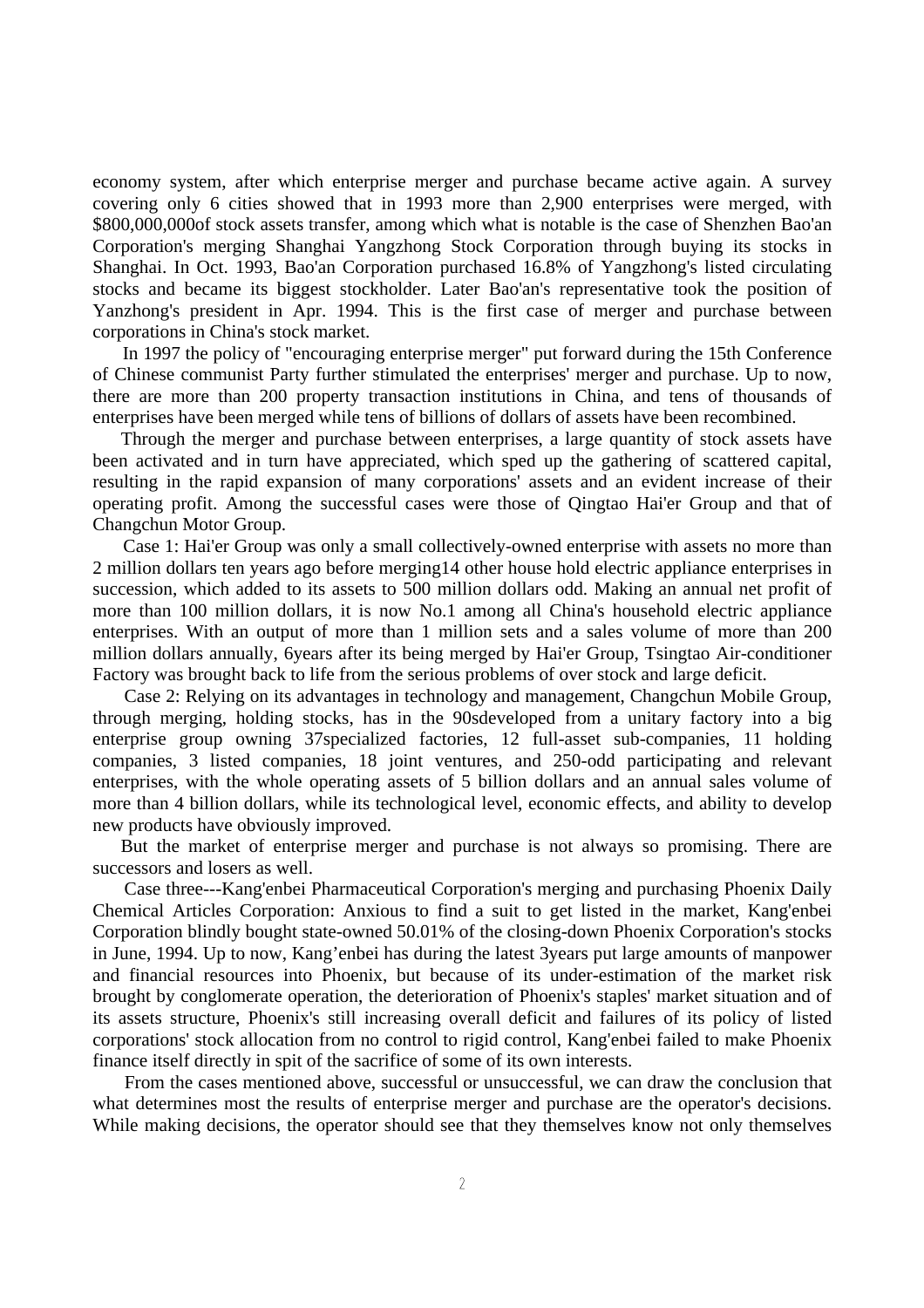but also their enemies, not only their bosses bur also their men. Detailed investigations should be made on the assets' composition, liability situation, product market, and operating situation of the enterprise that is to be merged or purchased and also on the government's policies, the business' characteristics and the enterprise's circumstance before the final decision of merging or purchasing is made.

#### **The merger and Purchase by Overseas Capital**

 The great economic effects of enterprise merger and purchase under present condition of China's immature market economy have been urging shrewd overseas entrepreneurs to take drastic actions of merging and purchasing in Mainland China. Some corporations from foreign countries and Hong Kong, Taiwan and Macau have found their share of China's market through buying part or all of the stocks of enterprises.

 The following presents the most typical case. Since 1992 Hong Kong Zhongce cooperation has got the controlling interest of 180 state-owned enterprises in Mainland China and has establish 35 joint-venture corporations. It holds more than 51% of the stocks of each of these corporations. After it had got the control of so many enterprises in Mainland China, Zhongce Corporation registered two of them in America as one corporation---China Tire Corporation, which was listed in New York market and got 94 million dollars. Zhongce has the ownership of China Tire Corporation's full assets, of course. There are many more cases like this one.

 To the end of 1996, in China foreign firms had in their hand the controlling interest of 12 of the 13 largest enterprises in the medicine line and 10 of the 59 state-fixed enterprises in the rubber line; while in the beer line, all of those enterprises whose annual output was more than 100,000 tons were joint ventures except 2, while among those that had an annual output of between 50,000 tons and 100,000 tons 7% were joint ventures. It was also the same in other lines.

 Foreign capital's monopolizing China's trade markets, especially in those lines that have a high profit margin, through purchasing and holding the stocks of state-owned enterprises in a planned way purposefully, has drawn the attention of the government and all circles of the society.

### **The Inevitability of the Enterprise Merger and Purchases Surge**

 It is not by chance that the surges of merger and purchase between enterprises rose, one higher after another. The basic reason lies in the development of market economy and the diversifying ownership of enterprises.

 The stiff planned economy system caused the terrible waste of resource and capital allocation and in turn bad economic results, while the flexible market economy system spurs enterprises to merge and purchase each other in the pursuit of possibly highest profits and as a result resource allocation is rationalized and capital joins in an optimized way.

 The emerge of compound economy, private economy, and foreign capital has stimulated the establishment of diversifying ownership and the development of stock and bond market system and enterprise property exchange. The promulgation of Company Law by Chinese government in 1994 marked the substitution of the old enterprise property system by a new one and at the same time laid down the lawful foundation for the new system and the operation of enterprise merger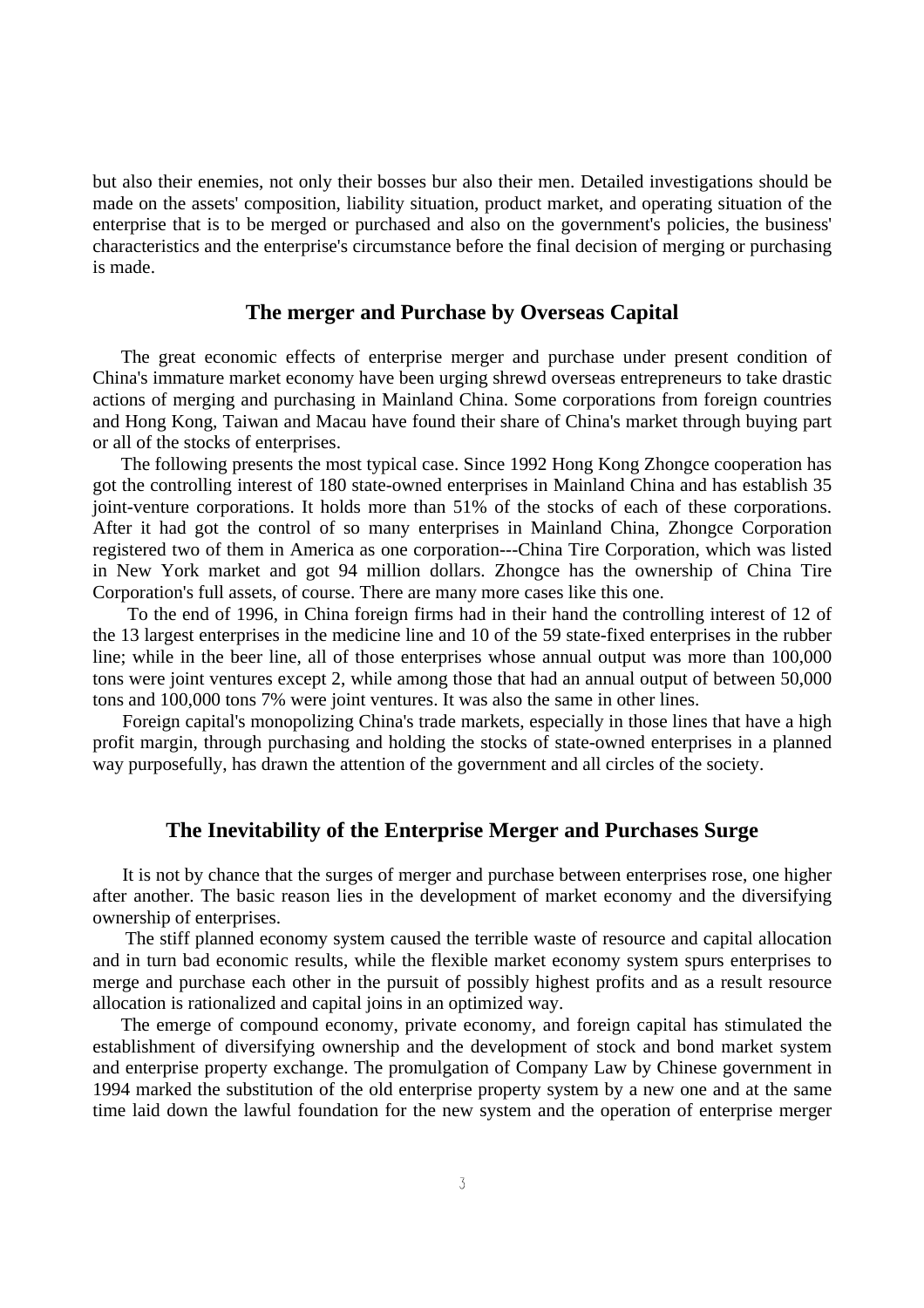and purchase.

 The establishment of Shanghai stock exchange and Shenzhen stock exchange in 1990 and the launch of the nation-wide stock exchange electronic system provided for the merger and purchase between enterprises in market indispensable conditions.

### **Characteristics of the Merger and Purchase between Enterprises**

 Because the merger and purchase between enterprises in China are conducted under the circumstance of an imperfect market economy and a not-so-standardized stock system, some defects and immaturity to certain extend should be within expectation. In present situation, enterprise merger and purchase in China have four forms and characteristics as listed below:

#### 1. **Listed corporations merged or controlled unlisted corporations by holding their stocks.**

 Listed corporations used the large amount of capital drawn from issuing stocks to merge and purchase unlisted corporations. For example, Jiabao Group holds the controlling interest of Shanghai Dongjing Instrument Company; Dongbei Hualian has merged or purchased 3 directional collected companies; Tsingtao Beer Group has purchased Yangzhou Beer Factory; Wanke Corporation owns stocks of scores of other enterprises, among which New Energy Source, Meidi, and Changyin have been listed on market. Listed corporations' active participation in stock equity investment embodies the characteristic that with purchasing and participating stocks as guidance, China's big corporations expanded not only their industrial capital but also their financial capital, mixed into each other, and developed toward big corporation groups.

#### 2. **Unlisted corporations purchased listed corporations' stock equity.**

 Because it was very difficult to get the government's approval to be listed on market, many unlisted corporations turned to the approach of purchasing the listed corporations' stock equity as "a suit" to get partly listed, and there was the fierce competition between purchasing and antipurchasing, merging and anti-merging in the security market. Changchun Motor Group spent mimes amount of capital purchasing Shenyang Gold Cup Motor Joint Stock Company. After taking in hand part of Dongbhei Hualian's state-owned stocks and corporation-owned stocks transferred to its ownership through various ways and at various prices, Hai'nan Wantong Corporation bought 2% more of stocks in secondary market and owned the total of 16.4% which made it the biggest stock holder of Hualian.

#### **3. Enterprise merger and purchase was conducted with speculation.**

 The mergers or purchasers bought their target corporations' circulating stocks directly from the circulation market. Because Chinese government decreed that state-owned stocks and corporationowned stocks not be listed on market, only public-owned stocks were listed and some "merger and purchase concept stocks" have come into being. In many cases the purchasing was not a strategic investment at all, but only a kind of speculation in the stock market.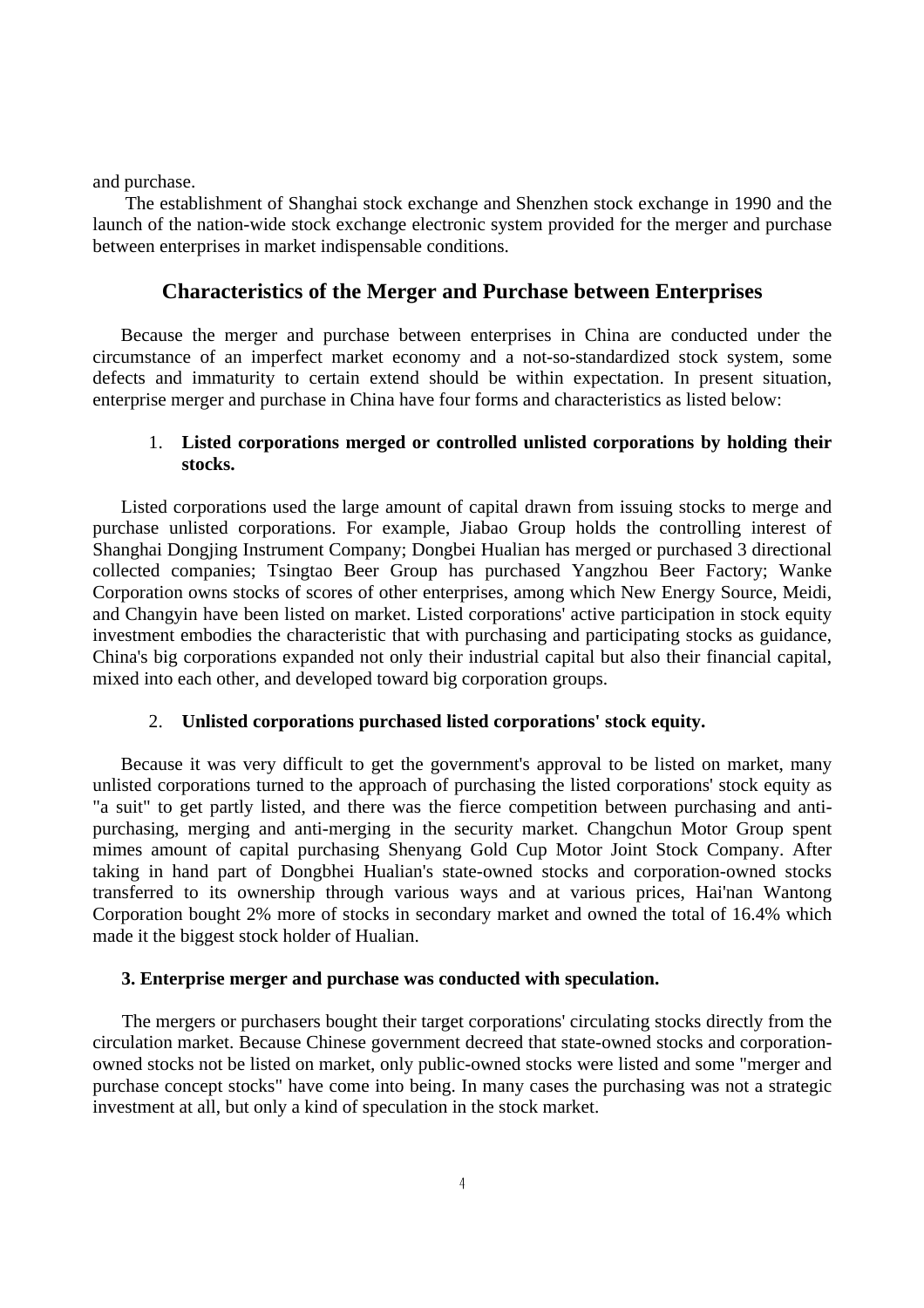#### 4. **Corporation-owned stocks were alienated according to negotiations by foreign capitals.**

 At present, China's state-owned stocks are to be listed on market for exchange, so they can only be alienated by negotiations, and it makes no difference whether it is foreign capitulator not. In 1995through negotiated alienation Japanese Wushiling Motor Corporation and Yingtengzhong Business Corporation together held 25% of Beijing Tour Vehicle Joint Stock Company's corporation-owned stocks, Jiangling Motor Corporation has transfered20% of its newly issued B stocks to Ford Motor Company. These two cases were followed by the "merger and purchase negotiations" of many other enterprises like Guangzhou Electronic, Guanhua, and Shenzhen Estate. The way of alienating corporation-owned stocks through negotiations helps a lot to attract foreign capital, obtain operating and managing skills, and widen business channels.

# **The Trends of Merger and Purchase between Enterprises**

 The process of China's enterprise merger and purchase will in the future mainly go in three directions.

## 1.**Capital will tend to gather in big enterprises.**

All that have been listed on market are big enterprises. They will constantly merge and purchase other enterprises according to the need of their producing and operating activities as well as the capital they get from the stock market, Through merging and purchasing, at a low cost, resource combination and capital combination will be optimized; the enterprise's ability to compete with others will be improved; industrial capital will be gathered together. At last there will appear many new big corporations with solid synthetic strength.

### 2. **Products will tend to that of famous brands.**

Those enterprises with famous brands will merge and purchase those have no famous brands. Through these merging and purchasing, the production scale of products of famous brands will be enlarged; production cost will be reduced; social assets will be saved; the economic effects and chances to win international competitions of famous brands will be improved. All of the above will amounts to the final assimilation of kindred products in the line to famous brands.

### 3. **State-owned property tends to go into market.**

The state-owned and corporation-owned stocks of listed enterprise will gradually became mobile and exchangeable in the stock exchange market. At present, because state-owned and corporationowned stocks can't circulate in market, violations are very common while merging and purchasing. Even though state-owned stocks, corporation-owned stocks, foreign-owned stocks, and publicowned stocks may exchange with each other through alienating, too striking is the difference between prices. The freeze of state-owned and corporation-owned stocks not only caused the big